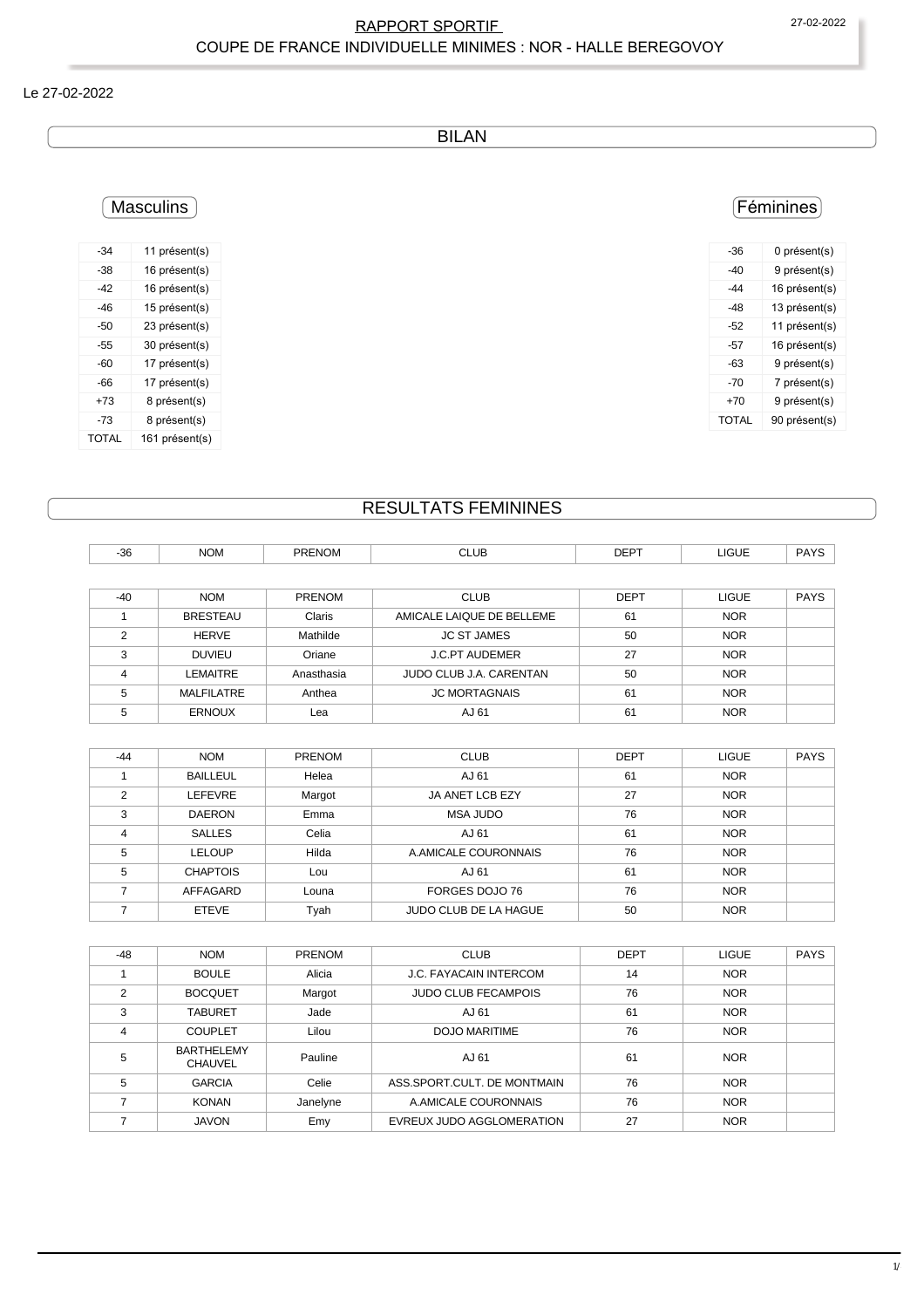#### RAPPORT SPORTIF COUPE DE FRANCE INDIVIDUELLE MINIMES : NOR - HALLE BEREGOVOY

| $-52$ | <b>NOM</b>      | PRENOM  | <b>CLUB</b>                              | <b>DEPT</b> | <b>LIGUE</b> | PAYS |
|-------|-----------------|---------|------------------------------------------|-------------|--------------|------|
|       | <b>JAMET</b>    | Emilie  | DOJO MARITIME                            | 76          | <b>NOR</b>   |      |
| C     | <b>VERLHAC</b>  | Madenn  | ARGENCES JUDO CLUB                       | 14          | <b>NOR</b>   |      |
| っ     | <b>DARLOT</b>   | Emma    | ACQUIGNY-JUDO VALLEE DE L<br><b>EURE</b> | 27          | <b>NOR</b>   |      |
|       | EMMANUEL        | Lisa    | A.J.I.Q. CAEN                            | 14          | <b>NOR</b>   |      |
| 5     | <b>BOUDSOCQ</b> | Camille | JC AUTHEUIL AUTHOUILLET                  | 27          | <b>NOR</b>   |      |
|       | <b>YVETOT</b>   | Mona    | E.J. BOURG ACHARD - ROUMOIS              | 27          | <b>NOR</b>   |      |

| $-57$          | <b>NOM</b>        | <b>PRENOM</b> | <b>CLUB</b>                 | <b>DEPT</b> | <b>LIGUE</b> | <b>PAYS</b> |
|----------------|-------------------|---------------|-----------------------------|-------------|--------------|-------------|
|                | <b>HAIRIE</b>     | Marie         | <b>JUDO CLUB VALOGNES</b>   | 50          | <b>NOR</b>   |             |
| $\overline{2}$ | <b>ZEMMOUR</b>    | Syliana       | <b>J.C.PT AUDEMER</b>       | 27          | <b>NOR</b>   |             |
| 3              | RAKOTONANDRASANA  | Aina          | <b>GOURNAY JUDO</b>         | 76          | <b>NOR</b>   |             |
| $\overline{4}$ | LOY               | Capucine      | <b>J.C.ST LOIS</b>          | 50          | <b>NOR</b>   |             |
| 5              | <b>ZEMMOUR</b>    | Massilya      | <b>J.C.PT AUDEMER</b>       | 27          | <b>NOR</b>   |             |
| 5              | <b>GLINKOWSKI</b> | Hilda         | J C PICAUVILLE              | 50          | <b>NOR</b>   |             |
|                | LELOUP            | Lili Rose     | <b>GOURNAY JUDO</b>         | 76          | <b>NOR</b>   |             |
|                | <b>ANCELIN</b>    | Romane        | E.J. BOURG ACHARD - ROUMOIS | 27          | <b>NOR</b>   |             |

| $-63$  | <b>NOM</b>                  | <b>PRENOM</b>   | <b>CLUB</b>                  | DEPT | <b>LIGUE</b> | PAYS |
|--------|-----------------------------|-----------------|------------------------------|------|--------------|------|
|        | <b>PIETERS</b>              | Maite           | <b>JUDO PERREY GUERRIER</b>  | 76   | <b>NOR</b>   |      |
| c      | GOMBA-LOUIS-<br><b>JEAN</b> | Kaylia          | <b>JUDO CLUB OISSEL</b>      | 76   | <b>NOR</b>   |      |
| $\sim$ | <b>ACHI</b>                 | Manel           | <b>RC CAUDEBECAIS</b>        | 76   | <b>NOR</b>   |      |
| 4      | LECERF                      | <b>Blandine</b> | <b>JUDO CLUB EU</b>          | 76   | <b>NOR</b>   |      |
| 5      | <b>ROBIDEL</b>              | Athenais        | <b>JC DU GRAND ROUEN</b>     | 76   | <b>NOR</b>   |      |
|        | VAUTIER                     | Nolwenn         | <b>JUDO CLUB DE LA HAGUE</b> | 50   | <b>NOR</b>   |      |

| $-70$ | <b>NOM</b>     | <b>PRENOM</b> | <b>CLUB</b>                | <b>DEPT</b> | <b>LIGUE</b> | PAYS |
|-------|----------------|---------------|----------------------------|-------------|--------------|------|
|       | AALLALI        | Marwa         | A AMICALE COURONNAIS       | 76          | <b>NOR</b>   |      |
|       | LECANU         | Clemence      | AJ 61                      | 61          | <b>NOR</b>   |      |
|       | BRZEZINSKI     | Zia           | <b>J C PICAUVILLE</b>      | 50          | <b>NOR</b>   |      |
|       | <b>DESVOYS</b> | Charlotte     | <b>TATAMI ST HILAIRIEN</b> | 50          | <b>NOR</b>   |      |

| $+70$ | <b>NOM</b>     | <b>PRENOM</b> | <b>CLUB</b>                   | <b>DEPT</b> | <b>LIGUE</b> | PAYS |
|-------|----------------|---------------|-------------------------------|-------------|--------------|------|
|       | <b>MONOYEZ</b> | Julie         | A.S.VAUDREUIL                 | 27          | <b>NOR</b>   |      |
|       | LEBRUN         | Maelys        | <b>J.C. FAYACAIN INTERCOM</b> | 14          | <b>NOR</b>   |      |
|       | NDZANA MANY    | Laettitia     | <b>AVANT GARDE CAEN</b>       | 14          | <b>NOR</b>   |      |
|       | <b>BASSE</b>   | Anne Marie    | <b>RC CAUDEBECAIS</b>         | 76          | <b>NOR</b>   |      |
|       | <b>FLEURY</b>  | Amandine      | JC LONGNY AU PERCHE           | 61          | <b>NOR</b>   |      |
|       | LE GUILLERMIC  | Maelyne       | <b>US ETREPAGNY</b>           | 27          | <b>NOR</b>   |      |

## **RESULTATS MASCULINS**

| $-34$ | <b>NOM</b>         | <b>PRENOM</b> | <b>CLUB</b>                              | <b>DEPT</b> | <b>LIGUE</b> | PAYS |
|-------|--------------------|---------------|------------------------------------------|-------------|--------------|------|
|       | <b>EYDT</b>        | Maxence       | ACQUIGNY-JUDO VALLEE DE L<br><b>EURE</b> | 27          | <b>NOR</b>   |      |
| ◠     | <b>GERMOND</b>     | Raphael       | <b>JUDO PETIT CAUX</b>                   | 76          | <b>NOR</b>   |      |
| 3     | GENELLE            | Tom           | AJ 61                                    | 61          | <b>NOR</b>   |      |
|       | <b>MARGUERITTE</b> | Noah          | A.J.I.Q. CAEN                            | 14          | <b>NOR</b>   |      |
|       | <b>MONNEAUX</b>    | Alexandre     | <b>JUDO CLUB DE BRIONNE</b>              | 27          | <b>NOR</b>   |      |
|       | <b>PALPACUER</b>   | Louis         | ENTENTE JUDO BOCAGE                      | 14          | <b>NOR</b>   |      |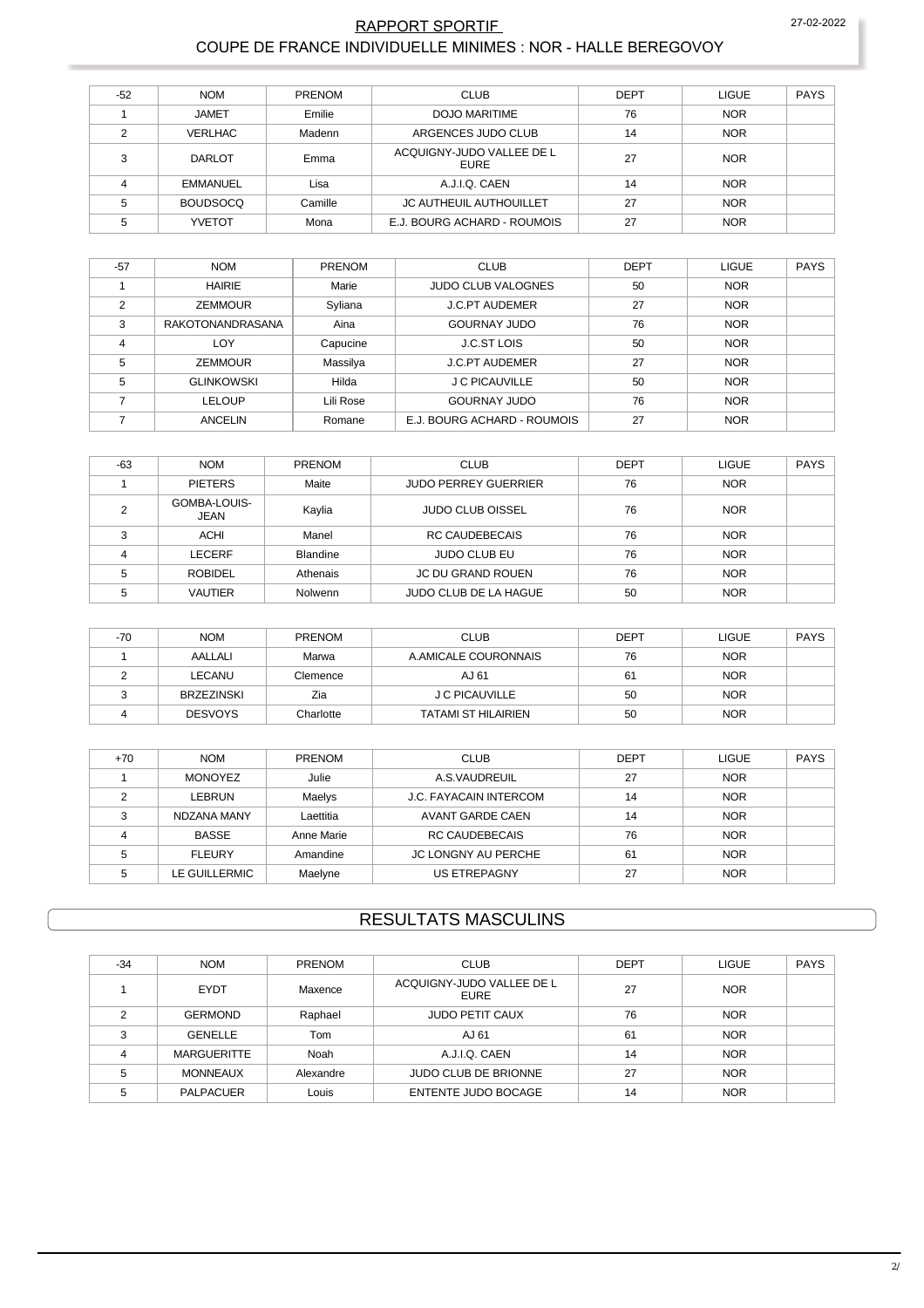### RAPPORT SPORTIF 27-02-2022 COUPE DE FRANCE INDIVIDUELLE MINIMES : NOR - HALLE BEREGOVOY

| $-38$          | <b>NOM</b>                     | PRENOM | <b>CLUB</b>                       | <b>DEPT</b> | <b>LIGUE</b> | <b>PAYS</b> |
|----------------|--------------------------------|--------|-----------------------------------|-------------|--------------|-------------|
|                | LAPPO                          | Timeo  | AJ 61                             | 61          | <b>NOR</b>   |             |
| $\mathfrak{p}$ | <b>DELAFOSSE</b>               | Ethan  | <b>J.C.LOUVIERS</b>               | 27          | <b>NOR</b>   |             |
| 3              | <b>MAUNOURY</b>                | Nolan  | AJ 61                             | 61          | <b>NOR</b>   |             |
| 4              | CADO                           | Paul   | <b>J.C. FAYACAIN INTERCOM</b>     | 14          | <b>NOR</b>   |             |
| 5              | <b>DUMBA</b><br><b>MASENGO</b> | Handi  | <b>JC ST LEGER DU BOURG DENIS</b> | 76          | <b>NOR</b>   |             |
| 5              | DORJ                           | Tulga  | RACING JUDO CLUB HAVRAIS          | 76          | <b>NOR</b>   |             |
| ⇁              | <b>THUILLIER</b>               | Elian  | EPOUVILLE JUDO CLUB               | 76          | <b>NOR</b>   |             |
|                | <b>GEVEAUX</b>                 | Pierre | ARGENCES JUDO CLUB                | 14          | <b>NOR</b>   |             |

| $-42$         | <b>NOM</b>      | <b>PRENOM</b> | <b>CLUB</b>                   | <b>DEPT</b> | <b>LIGUE</b> | <b>PAYS</b> |
|---------------|-----------------|---------------|-------------------------------|-------------|--------------|-------------|
|               | <b>MAUGER</b>   | Tino          | <b>EST JUDO TROARN</b>        | 14          | <b>NOR</b>   |             |
| $\mathcal{P}$ | ARSTAMYAN       | Arman         | U.S.MUNI.VIRE                 | 14          | <b>NOR</b>   |             |
| 3             | <b>GAULTIER</b> | Thimeo        | <b>J.C. FAYACAIN INTERCOM</b> | 14          | <b>NOR</b>   |             |
| 4             | <b>CORIS</b>    | Leopold       | E.J. BOURG ACHARD - ROUMOIS   | 27          | <b>NOR</b>   |             |
| 5             | <b>DESHAIES</b> | Ethan         | ARGENCES JUDO CLUB            | 14          | <b>NOR</b>   |             |
| 5             | <b>GUERIN</b>   | Matthieu      | <b>J.C.AVRANCHES</b>          | 50          | <b>NOR</b>   |             |
|               | <b>KYRYLIW</b>  | Ethan         | FORGES DOJO 76                | 76          | <b>NOR</b>   |             |
|               | <b>GALLAIS</b>  | Gabriel       | ENTENTE JUDO BOCAGE           | 14          | <b>NOR</b>   |             |

| $-46$          | <b>NOM</b>          | PRENOM       | <b>CLUB</b>                              | <b>DEPT</b> | <b>LIGUE</b> | <b>PAYS</b> |
|----------------|---------------------|--------------|------------------------------------------|-------------|--------------|-------------|
|                | DE CEUNYNCK         | Manahe       | A.AMICALE COURONNAIS                     | 76          | <b>NOR</b>   |             |
| 2              | ANDRE               | Nolan        | ACQUIGNY-JUDO VALLEE DE L<br><b>EURE</b> | 27          | <b>NOR</b>   |             |
| 3              | <b>LESUEUR</b>      | Lukas        | ACQUIGNY-JUDO VALLEE DE L<br><b>EURE</b> | 27          | <b>NOR</b>   |             |
| $\overline{4}$ | <b>DEMINGUET</b>    | Corentin     | <b>JUDO CLUB DE POTIGNY</b>              | 14          | <b>NOR</b>   |             |
| 5              | <b>HELOUIN</b>      | Luca         | <b>JC DU GRAND ROUEN</b>                 | 76          | <b>NOR</b>   |             |
| 5              | <b>GRIMONPREZ</b>   | <b>Alois</b> | ACQUIGNY-JUDO VALLEE DE L<br>EURE        | 27          | <b>NOR</b>   |             |
| 7              | <b>HELIOT</b>       | Karl         | FORGES DOJO 76                           | 76          | <b>NOR</b>   |             |
|                | <b>BAYARSAIKHAN</b> | Enkhjin      | RACING JUDO CLUB HAVRAIS                 | 76          | <b>NOR</b>   |             |

| -50           | <b>NOM</b>         | PRENOM   | <b>CLUB</b>                              | <b>DEPT</b> | <b>LIGUE</b> | <b>PAYS</b> |
|---------------|--------------------|----------|------------------------------------------|-------------|--------------|-------------|
|               | <b>LUCAS</b>       | Titouan  | <b>BAYEUX BESSIN JUDO</b>                | 14          | <b>NOR</b>   |             |
| $\mathcal{P}$ | <b>FEMENIAS</b>    | Gaspard  | <b>JC DU GRAND ROUEN</b>                 | 76          | <b>NOR</b>   |             |
| 3             | <b>MOULAI</b>      | Mustapha | RACING JUDO CLUB HAVRAIS                 | 76          | <b>NOR</b>   |             |
| 4             | <b>KELOUL</b>      | Issa     | CLUB DE JUDO MALAUNAY                    | 76          | <b>NOR</b>   |             |
| 5             | <b>DELUEN</b>      | Elias    | AJ 61                                    | 61          | <b>NOR</b>   |             |
| 5             | <b>MARGUERITTE</b> | Julian   | AJ 61                                    | 61          | <b>NOR</b>   |             |
|               | <b>TOULOUCANON</b> | Yoani    | <b>US ETREPAGNY</b>                      | 27          | <b>NOR</b>   |             |
|               | <b>HERBRETEAU</b>  | Eliott   | <b>ENTENTE JUDO PAYS DOUCHE-L</b><br>AIG | 61          | <b>NOR</b>   |             |

| $-55$ | <b>NOM</b>        | PRENOM      | <b>CLUB</b>                   | <b>DEPT</b> | <b>LIGUE</b> | <b>PAYS</b> |
|-------|-------------------|-------------|-------------------------------|-------------|--------------|-------------|
|       | <b>CHANDELIER</b> | Nathan      | <b>J.C. FAYACAIN INTERCOM</b> | 14          | <b>NOR</b>   |             |
| ◠     | LEPELTIER         | Louka       | <b>AVANT GARDE CAEN</b>       | 14          | <b>NOR</b>   |             |
| 3     | <b>CRETTE</b>     | Manoa       | LOIS CULT MARTIN EGLISE       | 76          | <b>NOR</b>   |             |
| 4     | <b>ZEMMOUR</b>    | Chamssedine | US OUVRIERE MONDEVILLE JUDO   | 14          | <b>NOR</b>   |             |
| 5     | <b>BOURDOIS</b>   | Arthur      | <b>STADE VERNOLIEN</b>        | 27          | <b>NOR</b>   |             |
| 5     | <b>QUEMENER</b>   | Ewen        | JA ANET LCB EZY               | 27          | <b>NOR</b>   |             |
|       | <b>PESTEL</b>     | Louis       | <b>JC DU GRAND ROUEN</b>      | 76          | <b>NOR</b>   |             |
|       | <b>PLIEZ</b>      | Alex        | E.J. BOURG ACHARD - ROUMOIS   | 27          | <b>NOR</b>   |             |